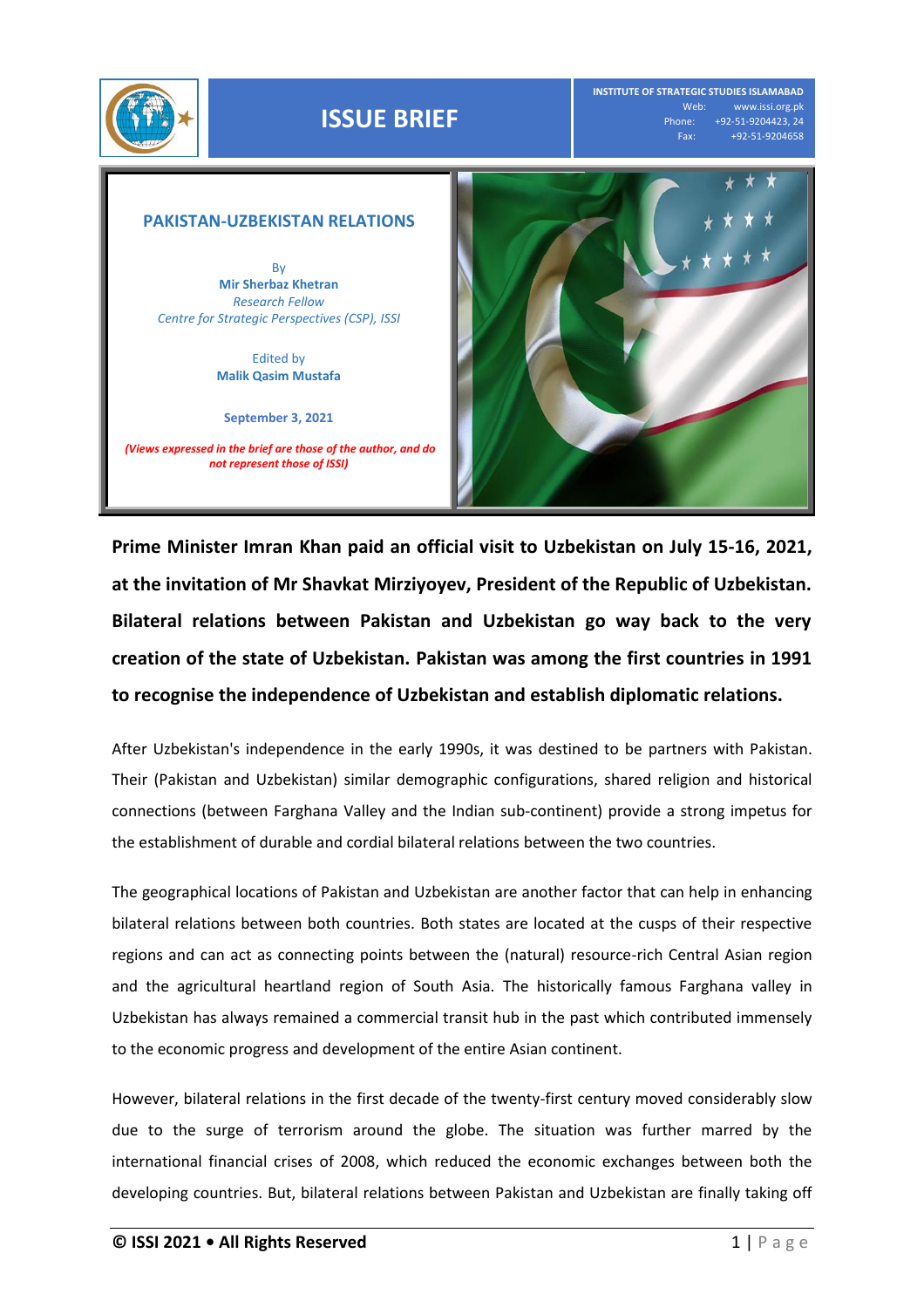and moving forward with a positive trajectory and PM Khan's recent visit to Uzbekistan was a testament to this.

During PM Khan's visit to Uzbekistan, leaders of both countries exchanged pleasantries on the 30 years of friendly diplomatic relations.

In their meetings, Prime Minister Imran Khan and President Shavkat Mirziyoyev signed several MoUs and agreed to strengthen bilateral relations and mutual interests to enhance and cooperate in multiple sectors including trade, energy, education, science and technology and cultural exchanges.

The MoUs signed during PM Imran's visit to Tashkent included:

- 1. Agreement on Transit Trade (AUPTT).
- 2. Cooperation in the field of Military Education.
- 3. Protocol on the Exchange of Pre-arrival Information on Goods moved across the State Border.
- 4. Simplification of Visa Procedures for Businessmen and Tourist Groups.
- 5. MoU between Foreign Service Academy of Pakistan and University of World Economy and Diplomacy of Ministry of Foreign Affairs of Uzbekistan.
- 6. Cultural Exchange Programme 2021-2026.<sup>1</sup>

Both leaders welcomed the signing of agreements in diverse areas and expected that relationship between Pakistan and Uzbekistan will reach new heights, which will further strengthen their bilateral relationship.

The leaders underlined to establish cooperation in the tourism sector and recognised spiritual/Ziyarat tourism. The two leaders discussed the situation related to the COVID-19 and agreed to build further cooperation in this regard.

They expressed their satisfaction on strategic partnership and mutual ties, which are further complemented by a shared religion and cultural history. Prime Minister Imran Khan emphasised the significance of structured engagement between Uzbekistan and Pakistan under the rubric of five pillars of Pakistan's "Vision Central Asia" policy, for instance, connectivity, trade and investment,

 $\overline{a}$ 

<sup>1</sup> "Pakistan, Uzbekistan set up Strategic Partnership, *The Express Tribune*, July 15, 2021.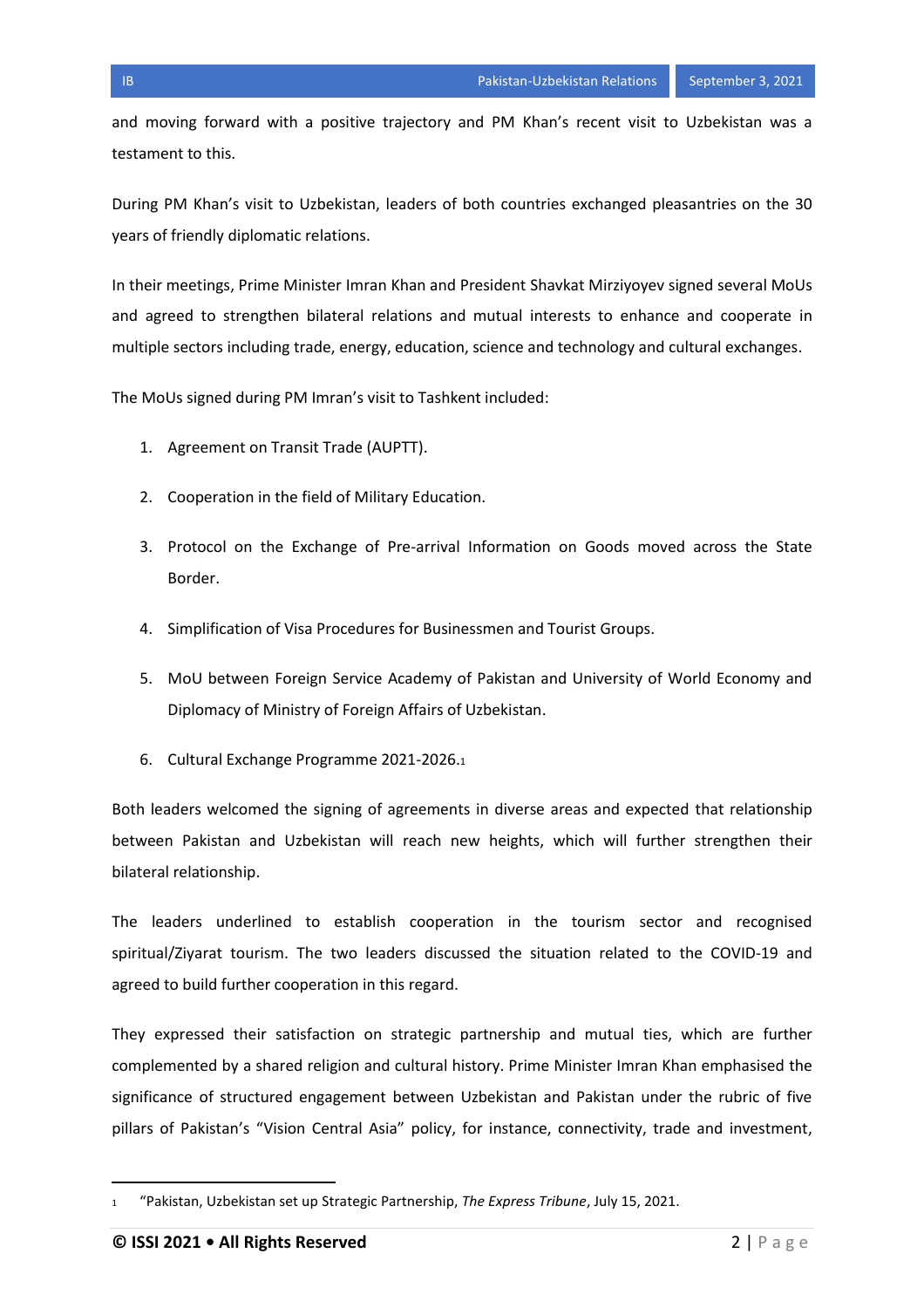Addressing a joint press conference with Uzbek President, Shavkat Mirziyoyev, in Tashkent, Prime Minister Imran Khan stated that Pakistan including Uzbekistan, Iran, Turkey and Tajikistan will play its role and facilitate to bring peace in Afghanistan.<sup>3</sup> He further stated that Pakistan as a neighbour is concerned for Afghanistan as it has been suffering from instability and war for the last 40 years. President Uzbekistan appreciated the role of Pakistan in Afghanistan's peace and contribution to social development.

Two leaders were of the view that the SCO has taken an important place in regional and international organisations and playing a significant role in promoting security, stability and sustainable development of the region. Two countries agreed to support SCO initiatives and interaction.<sup>4</sup>

Prime Minister of Pakistan appreciated Uzbekistan's endeavours for the reconstruction of Afghanistan and socio-economic reconstruction of Afghanistan through different important projects, the main one of which is the construction of the Termez-Mazar-i-Sharif-Kabul-Peshawar railway, as a significant initiative to establish a rail link from Central Asia to the Arabian Sea through Afghanistan and the Pakistani seaports of Karachi, Gwadar and Bin Qasim. Leaders of both countries recognised the immense potential of the China-Pakistan Economic Corridor (CPEC) for benefit of the entire Central Asian region and beyond entailing greater connectivity and trade linkages through a network of transport, fibre optic cable, energy pipelines and investment opportunities in its SEZs.

The leadership of the countries agreed that economic activity through trade is the key priority and agreed to establish direct business ties between chambers of commerce and industry and the private sector. They also agreed to make the visa process simple including enhancing trade volume

 $\overline{a}$ 

<sup>2</sup> "Prime Minister of Pakistan Imran Khan Emphasised Significance of Structured Engagement between Uzbekistan and Pakistan under the Rubric of Five Pillars of Pakistan's 'Vision Central Asia,'" Joint Declaration on the Establishment of Strategic Partnership between The Republic of Uzbekistan and the Islamic Republic of Pakistan, Ministry of Foreign Affairs, July 16, 2021, http://mofa.gov.pk/wpcontent/uploads/2021/07/Pakistan-Uzbekistan-Joint-Declaration-22.pdf

<sup>3</sup> Syed Irfan Raza, "Pakistan-Uzbekistan Pledge to Boost Ties in all Sector," *Dawn*, July 16, 2021,

https://www.dawn.com/news/1635305/pakistan-uzbekistan-pledge-to-boost-ties-in-all-sectors <sup>4</sup> Ibid.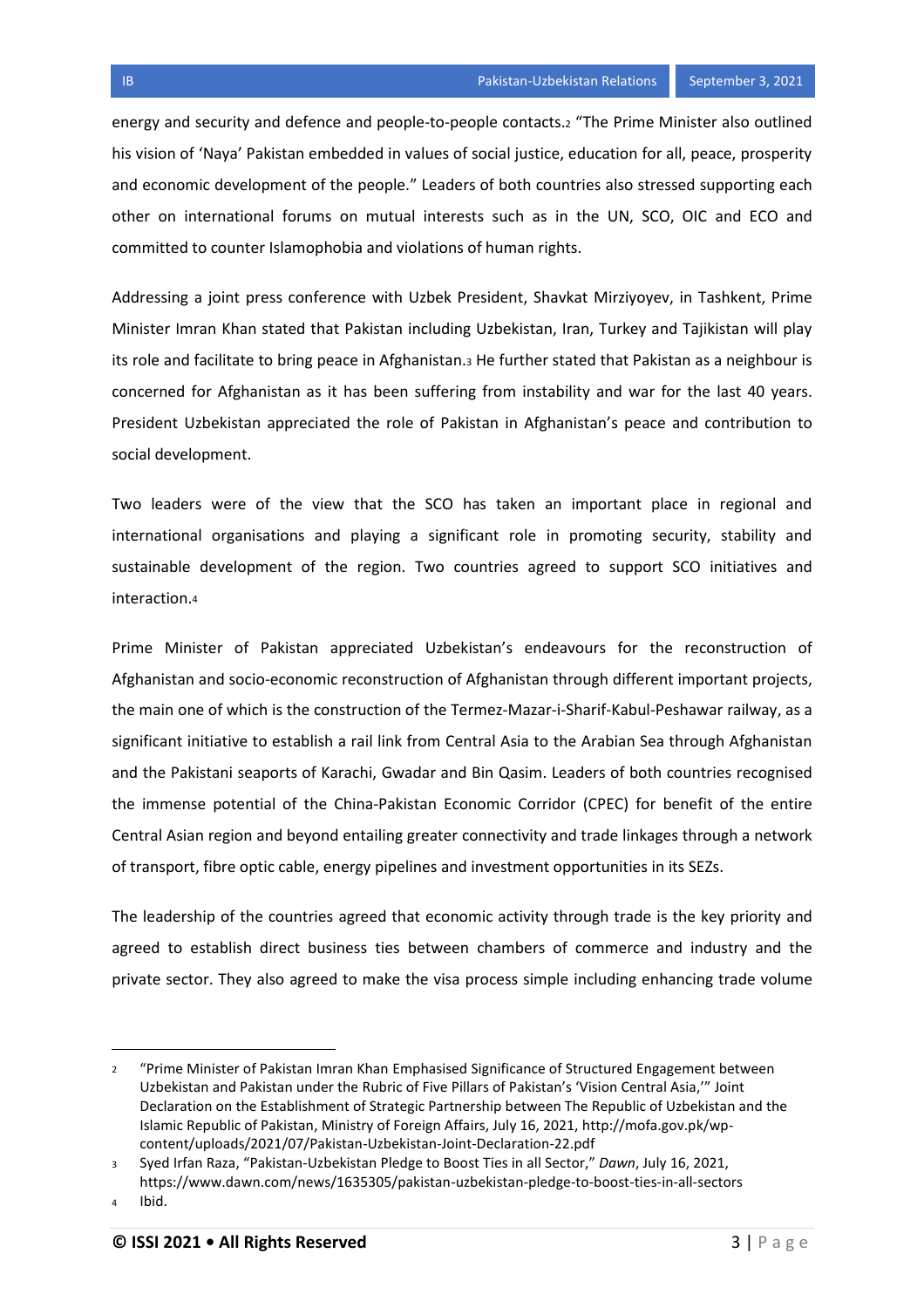and expansion of businesses. They hailed the resumption of direct flights between Pakistan and Uzbekistan.

Both leaders agreed on exchange programmes and cooperation between the universities and research institutes for joint research, the establishment of libraries and museums between the two countries.

By welcoming the declaration of March 15, both countries supported and appreciated the efforts of the OIC. They also vowed to join hands to work towards the designation of this day by the UN General assembly as the "International Day to Combat Islamophobia."

Largely, the visit of PM Imran Khan was very successful. This visit will help promote trade and tourism of both countries and will be helpful for Pakistan to fulfil its energy needs from Central Asian states. This cooperation will further enhance Pakistan's strategic significance and will make it an important hub for trans-continental commercial activity that will give an unprecedented boost to the economy.

Moreover, enhanced cooperation between Pakistan and Uzbekistan will complement the North-South connectivity especially with regards to the CPEC.

Pakistan's geo-strategic location provides the country with a significant advantage as it is the convergence point of three main geo-economically important regions namely South Asia, Central Asia and West Asia. Pakistan offers the shortest route to the Indian Ocean to all the landlocked countries of Central Asia alongside Western China. Its three main ports, Karachi port, Qasim port and the newly built Gwadar port along the Arabian Sea ensure direct connectivity and access to the Middle Eastern and African markets.

Pakistan's significance for regional connectivity is recognised by all the regional and extra-regional countries, including the Central Asian Republics. They consider Pakistan as an emerging commercial transit hub that provides the connection for several trade corridors of cooperation among all three regions in the fields of energy, trade, transportation, tourism and science and technology.

In this age of globalisation where the world is now making a swift transition from geopolitics to geoeconomics, it is the right time for Pakistan to capitalise on the opportunities offered to it for improving its economy and establishes strong communication links that will ultimately aid in regional cohesion and cooperation in a time when economic interdependence is the norm. And in this regard, PM Imran Khan's visit to Uzbekistan was an extremely significant development that successfully achieved the target of communicating Pakistan's geo-economics vision and further